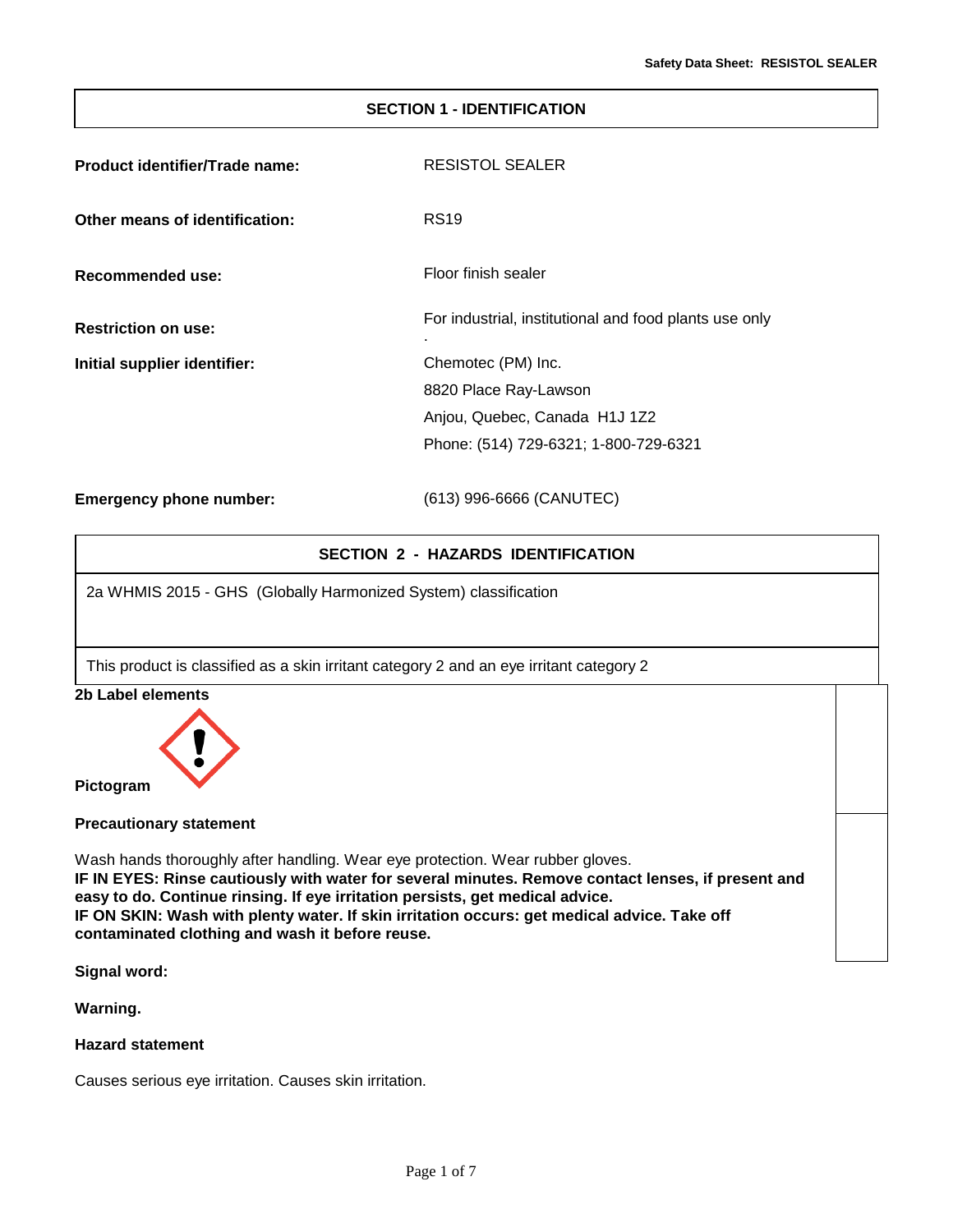.

## **SECTION 3 - COMPOSITION / INFORMATION ON INGREDIENTS**

| Ingredients                | CAS#           | % (weight) | <b>GHS CLASSIFICATION</b>       |
|----------------------------|----------------|------------|---------------------------------|
| Diethyleneglycol monoethyl | 111-90-0       | $1 - 5$    | Not classified                  |
| ether                      |                |            |                                 |
| Acrylate copolymer         | 25133-97-5     | $7 - 10$   | Eye irritation, category 2      |
|                            |                |            | Skin irritation category 2      |
| Tributoyxethyl phosphate   | 78-51-3        | $1 - 5$    | Not classified                  |
| Ethyleneglycol             | $107 - 21 - 1$ | $1 - 5$    | Acute oral toxicity, category 4 |
| 2-Ethylhexylbenzoate       | 5444-75-7      | $1 - 5$    | Not classified                  |

The actual concentrations are withheld as a trade secret.

## **SECTION 4 - FIRST AID MEASURES**

## **4a Description of first aid measures**

#### **Eye contact:**

Rinse cautiously with water for several minutes. Remove contact lenses, if present and easy to do. Continue rinsing. If eye irritation persists, get medical advice.

#### **Skin contact:**

Wash with plenty water. If skin irritation occurs: get medical advice.

#### **Inhalation:**

No effect expected.

#### **Ingestion:**

Rinse mouth. Call a doctor if you feel unwell. Never give anything by mouth if the person is unconscious **4b Most important symptoms and effects**

*Eye:* May cause irritation, redness, tears, burning sensation.

**Skin:** May cause irritation.

*Inhalation:* No effect expected.

*Ingestion:* May cause slight irritation, headache, abdominal pain, diarrhoea, nausea and vomiting.

## **4c Immediate medical attention and special treatment needed**

No special treatment

## **SECTION 5 - FIRE FIGHTING MEASURES**

## **5a Extinguishing media**

Suitable extinguishing media: Water (if possible avoid powerful sprays), foam, dry chemicals, carbon dioxide. Product itself is not flammable. Unsuitable extinguishing media: None known.

## **Specific hazards for product**

Hazardous combustion products: Oxides of carbon, phosphorus and other irritating gases.

## **Special protective equipment and precautions for firefighters**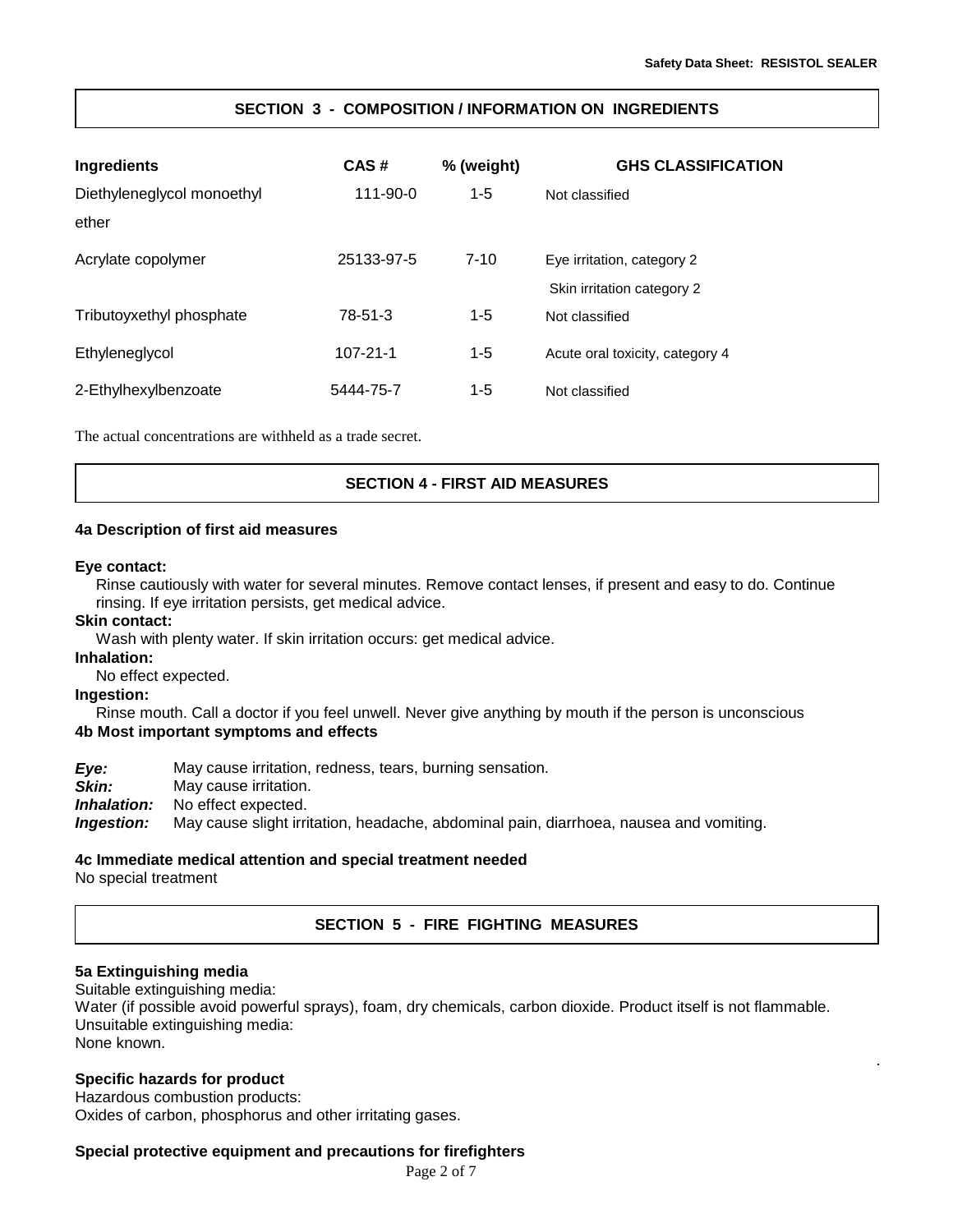Special fire-fighting procedures/equipment:

During a fire, irritating smoke and fumes may be generated. A self-contained breathing apparatus is required for fire-fighting personnel to protect themselves from irritating products produced during the combustion. Move containers from fire area if it can be done without risk. A stream of water directed into the product generates a lot of foam.

## **SECTION 6 - ACCIDENTAL RELEASE MEASURES**

#### **6a Personal precautions, protective equipment and emergency procedures**

Personal protection:

Wear gloves and safety glasses. Use adequate aeration and ventilation. Floor will be slippery in case of a spill. Use appropriate personal protection equipment (see section 8)

#### **6b Methods and materials for containment and cleaning:**

Stop the leak. For large spills, pump the product into drums or clean up spills using absorbent material. Resume cleaning by rinsing with water. Caution: floors will be slippery.

## **6c Environmental precautions:**

Contains organic phosphates. Do not let large quantities go to the sewers.

## **SECTION 7 - HANDLING AND STORAGE**

#### **7a Precautions forSafe handling:**

Avoid contact with eyes and prolonged contact with skin. Avoid breathing vapours. When used as directed, no special precautions.

#### **7b Condition for safe storage:**

Store in a sealed container in a well-ventilated place. Do not store with food products. Keep from freezing.

#### **7c Special packaging materials:** none.

No incompatibility with most materials found in most workplaces.

## **SECTION 8 - EXPOSURE CONTROLS AND PERSONAL PROTECTION**

## **8a Control parameters**

|                                  | <b>Ontario Time-weighted</b> | <b>Ontario Short-Term Exposure</b> | <b>Notations</b> |
|----------------------------------|------------------------------|------------------------------------|------------------|
|                                  | <b>Average Limit (TWA)</b>   | Limit (STEL)                       |                  |
| Diethyleneglycol monoethyl ether | 30 ppm                       | None established                   |                  |
| Acrylate copolymer               | None estabished              | None established                   |                  |
| Tributoxyethyl phosphate         | None established             | None estabished                    |                  |
| Ethylene glycol                  | None estabished              | Ceiling 100 mg/m <sup>3</sup>      |                  |
|                                  |                              | Aerosol only                       |                  |
| 2-Ethylhexylbenzoate             | None established             | None established                   |                  |

## **8b Engineering controls:**

Not required under normal applications except general ventilation.

#### **8c Individual protection measures**

Respiratory Protection:

Not required under normal applications.

Skin protection and other protective equipment:

Waterproof boots for spills. Rubber gloves.

Eye / face protection: Safety glasses.

General hygiene considerations: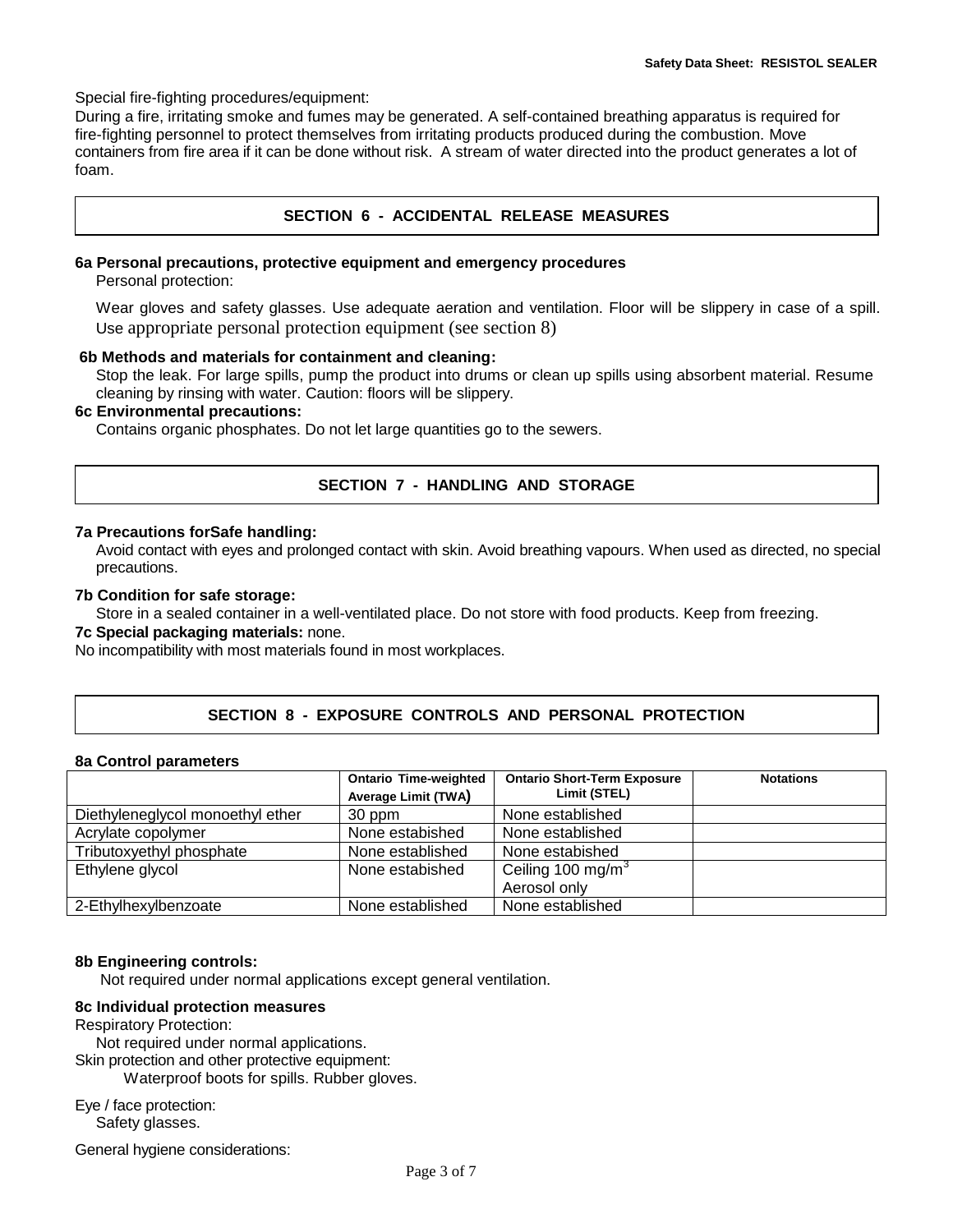**KEEP OUT OF REACH OF CHILDREN.** Avoid contact with eyes. Never eat, drink, or smoke in work areas. Good hygiene is recommended after use of this product.

## **SECTION 9 - PHYSICAL AND CHEMICAL PROPERTIES**

| Appearance and odour:                                     | Milky white liquid, characteristic odour    |
|-----------------------------------------------------------|---------------------------------------------|
| <b>Odour threshold:</b>                                   | Not available                               |
| pH :                                                      | $6 - 8$                                     |
| <b>Melting point and freezing point:</b>                  | Approximately 0 °C                          |
| <b>Boiling point:</b>                                     | Approximately 100 °C                        |
| <b>Flash point:</b>                                       | Greater than 93°C                           |
| Evaporation rate (n-BuAc =1):                             | Approximately 0.4 (water)                   |
| Lower flammable limit (% by volume):                      | Not available                               |
| Upper flammable limit (% by volume):                      | Not available.                              |
| <b>Explosion data - Sensitivity to mechanical impact:</b> | Not available                               |
| Explosion data - Sensitivity to static discharge:         | Not available                               |
| Vapour pressure (mm Hg)                                   | Approximately 20 (water)                    |
| <b>Vapour density:</b>                                    | Approximately 0.6 (water)                   |
| Specific gravity or density (water = 1 at $4^{\circ}$ C): | 1.0 g/cm <sup>3</sup> $@$ 20 <sup>o</sup> C |
| <b>Solubility in water:</b>                               | Miscible                                    |
| Partition coefficient - n-octanol/water:                  | Not available                               |
| Auto-ignition temperature:                                | Not available                               |
| <b>Decomposition temperature</b>                          | Not available                               |
| Viscosity:                                                | <100 cps @ 25 $^{\circ}$ C                  |

## **SECTION 10 - STABILITY AND REACTIVITY**

#### **10a Reactivity:**

Not applicable when used as directed.

#### **10b Chemical stability :**

Stable at room temperature, in normal handling and storage conditions. **10c Possibility of hazardous reactions:**

May react with strong oxidizers.

#### **10d Conditions to avoid:**

Avoid contact with strong oxidizers.

#### **10e Incompatible materials**

Strong acids

## **10f Hazardous decomposition product***s***:**

With strong oxidizers: heat, water vapour, decomposition products, oxides of carbon, phosphorus and others.

## **SECTION 11 - TOXICOLOGICAL INFORMATION**

| Eye:                      | May cause irritation, redness, tears, burning sensation.                               |
|---------------------------|----------------------------------------------------------------------------------------|
| Skin:                     | May cause irritation.                                                                  |
| <i><b>Inhalation:</b></i> | May cause irritation of respiratory tract.                                             |
| <i><b>Ingestion:</b></i>  | May cause slight irritation, headache, abdominal pain, diarrhoea, nausea and vomiting. |
|                           |                                                                                        |

**Teratogenicity, mutagenicity, other reproductive effects:** No applicable information found<br>Skin sensitization: Not available **Skin sensitization: Respiratory tract sensitization:** Not available

**Carcinogenicity:** Carcinogenicity:  $\blacksquare$  No ingredient listed by IARC as a possible carcinogen.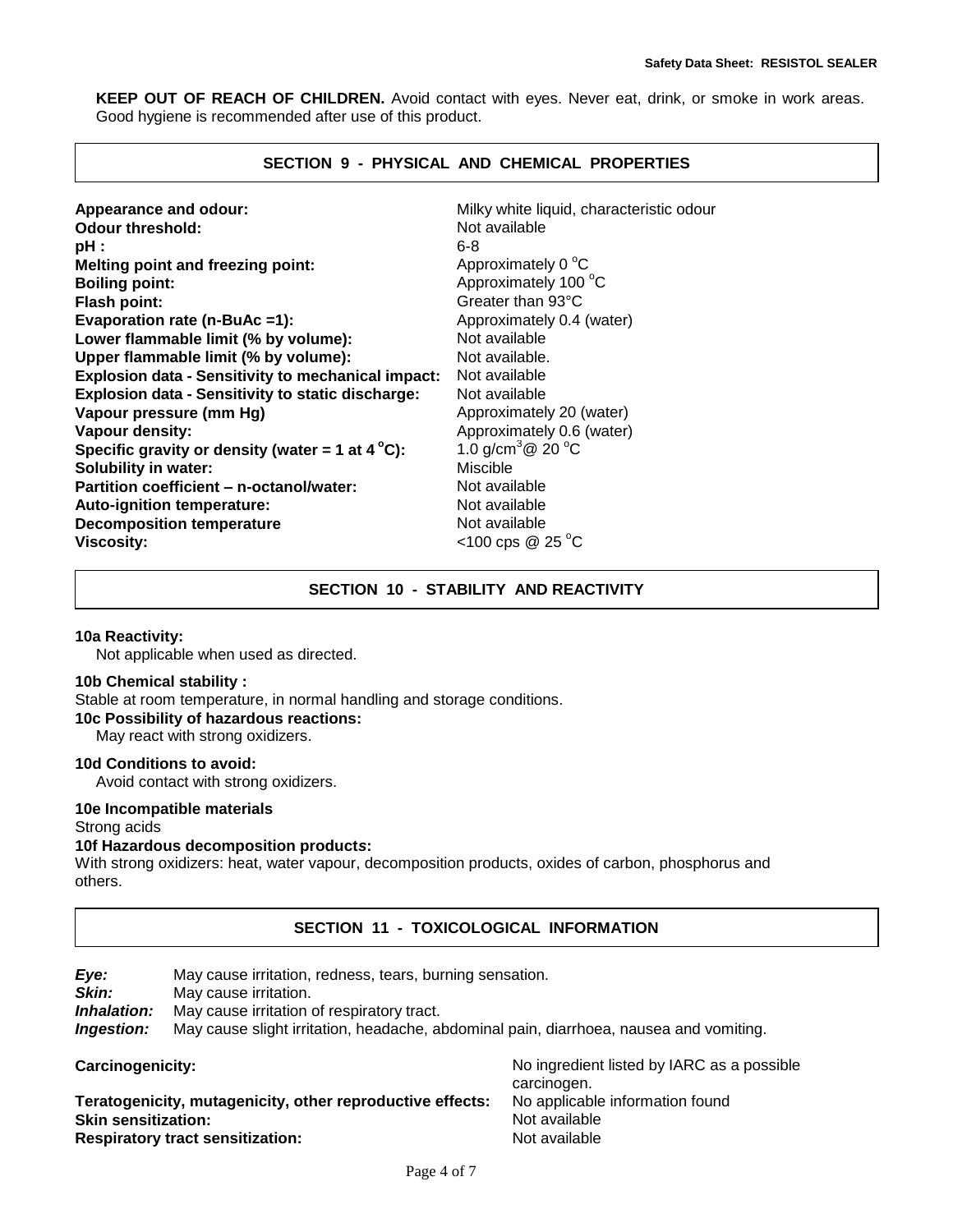## **Synergistic materials:** Not available of the materials: Not available of the moortant hazards: Not available of the moortant hazards: **Other important hazards:**

## **Toxicological data:** .

| Ingredient                      | $LD_{50}$ (route, species)        | $LC_{50}$ # hours (species)   |
|---------------------------------|-----------------------------------|-------------------------------|
| Diethyleneglycol monoethylether | $6,031$ mg/kg (oral, rat)         | Not available                 |
|                                 | 9,143 mg/kg (dermal, lapin)       |                               |
| Acrylate copolymer              | Not available                     | Not available                 |
| Tributoxyethyl phosphate        | $3,000$ mg/kg (oral, rat)         | Not available                 |
|                                 | >5,000 mg/kg (dermal, rabbit)     |                               |
| Ethylene glycol                 | 7 712 mg/kg (oral, rat)           | LC50 (6 h) 2.5 mg/L air (rat) |
|                                 | 3 500 mg/kg (mouse)               |                               |
| 2-Ethylhexylbenzoate            | $2,500 - 5,000$ mg/kg (oral, rat) | Not available                 |
|                                 | 5,000 mg/kg bw (dermal, rat)      |                               |

## **For more details, refer to Section 3.**

## **SECTION 12 - ECOLOGICAL INFORMATION**

## **12a Ecotoxicity :**

| <b>TOXICITY (Fish)</b>   | <b>Results</b>         | <b>Exposure time</b> | <b>Method</b> |
|--------------------------|------------------------|----------------------|---------------|
| Diethyleneglycol         | Catfish LC50 6010 mg/L | 96H                  | Not available |
| monoethylether           |                        |                      |               |
| Acrylate copolymer       | Not available          |                      |               |
| Tributoxyethyl phosphate | Pimephales promelas    | 96H                  | Not available |
|                          | 11.2 $mg/L$            |                      |               |
| Ethylene glycol          | Fish $72.86$ g/L       | 96H                  | Not available |
| 2-Ethylhexylbenzoate     | Fish 0.66 mg/L         | 96H                  | Not available |

| <b>TOXICITY (Daphnia)</b> | <b>Results</b> | <b>Exposure time</b> | <b>Method</b> |
|---------------------------|----------------|----------------------|---------------|
| Diethyleneglycol          | 1,982 mg/L     | 48H                  | Not available |
| monoethylether            |                |                      |               |
| Acrylate copolymer        | Not available  |                      |               |
| Tributoxyethyl phosphate  | Not available  |                      |               |
| Ethylene glycol           | $EC50100$ mg/L | 48H                  | Not available |
| 2-Ethylhexylbenzoate      | EC50 125 µg/L  | 48H                  | Not available |

| <b>TOXICITY (Algea)</b>  | <b>Results</b>          | <b>Exposure time</b> | <b>Method</b> |
|--------------------------|-------------------------|----------------------|---------------|
| Diethyleneglycol         | Desmodesmus subspicatus | 96H                  | Not available |
| monoethylether           | $EC50 > 100$ mg/L       |                      |               |
| Acrylate copolymer       | Not available           |                      |               |
| Tributoxyethyl phosphate | Not available           |                      |               |
| Ethylene glycol          | EC50 3.536 - 13 g/L     | 96H                  | Not available |
| 2-Ethylhexylbenzoate     | EC50 35 $\mu$ g/L       | 96H                  | Not available |

**12b Persistence and degradability:** Product, except for polymers is biodegradable.

**12c Bioaccumulation potential:** Not available

**12d Mobility in soil:** 

Page 5 of 7 Not available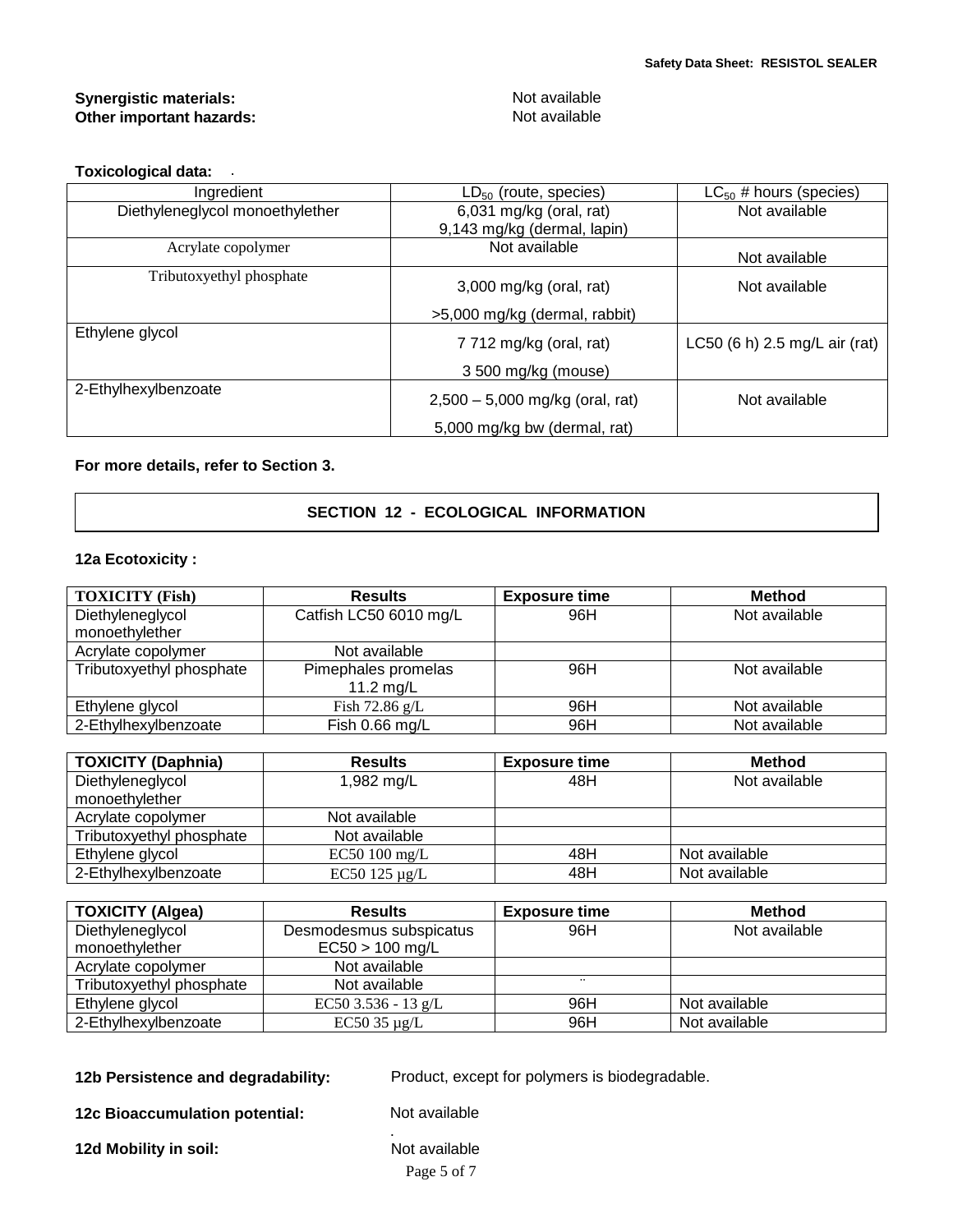**12e Other adverse effect** Product contains less than 0.3% phosphorus.

## **SECTION 13 - DISPOSAL CONSIDERATIONS**

Eliminate according to federal, provincial and local regulations.

## **SECTION 14 - TRANSPORTATION INFORMATION**

## **Transportation of Dangerous Goods (TDG) in Canada :**

Not regulated UN number Not applicable Proper shipping name: Not applicable Class:<br>
Identification number:<br>
Identification number:<br>
Not applicable Identification number: Not applicable<br>
Packing group: Not applicable<br>
Not applicable Packing group: Special case: Not applicable

## **SECTION 15 - REGULATORY INFORMATION**

### **In Canada**

#### **WHMIS information:**

This product has been classified in accordance with the hazard criteria of the Hazardous Products Regulations

(HPR) and this safety data sheet (SDS) contains all the information required by the HPR.

# **WHMIS Classification:** See section 2a

**CEPA information:** Ingredients are listed on the DSL inventory.

## **SECTION 16 - OTHER INFORMATION**

## **Date of latest revision** 2018-04-10

#### **References:**

- 1. Manufacturer'/suppliers' MSDS.
- 2. Occupational Exposure Limits for Ontario Workplaces required under Regulation 833
- 3. International Agency for Research on Cancer Monographs.
- 4. The European Chemicals Agency (ECHA) website.

#### **Abbreviations:**

| <b>ACGIH</b>  | American Conference of Governmental Industrial Hygienists |
|---------------|-----------------------------------------------------------|
| CAS           | <b>Chemical Abstract Service</b>                          |
| <b>CEPA</b>   | Canadian Environmental Protection Act                     |
| <b>CDS</b>    | Centipoises                                               |
| <b>DSL</b>    | Domestic Substance List                                   |
| <b>HMIS</b>   | Hazardous Material Information System                     |
| <b>IARC</b>   | International Agency for Research on Cancer               |
| LC            | Lethal concentration                                      |
| LD            | Lethal Dosage                                             |
| Not available | Not available                                             |
| N/Ap          | Not Applicable                                            |
| <b>NFPA</b>   | <b>National Fire Protection Association</b>               |
|               |                                                           |